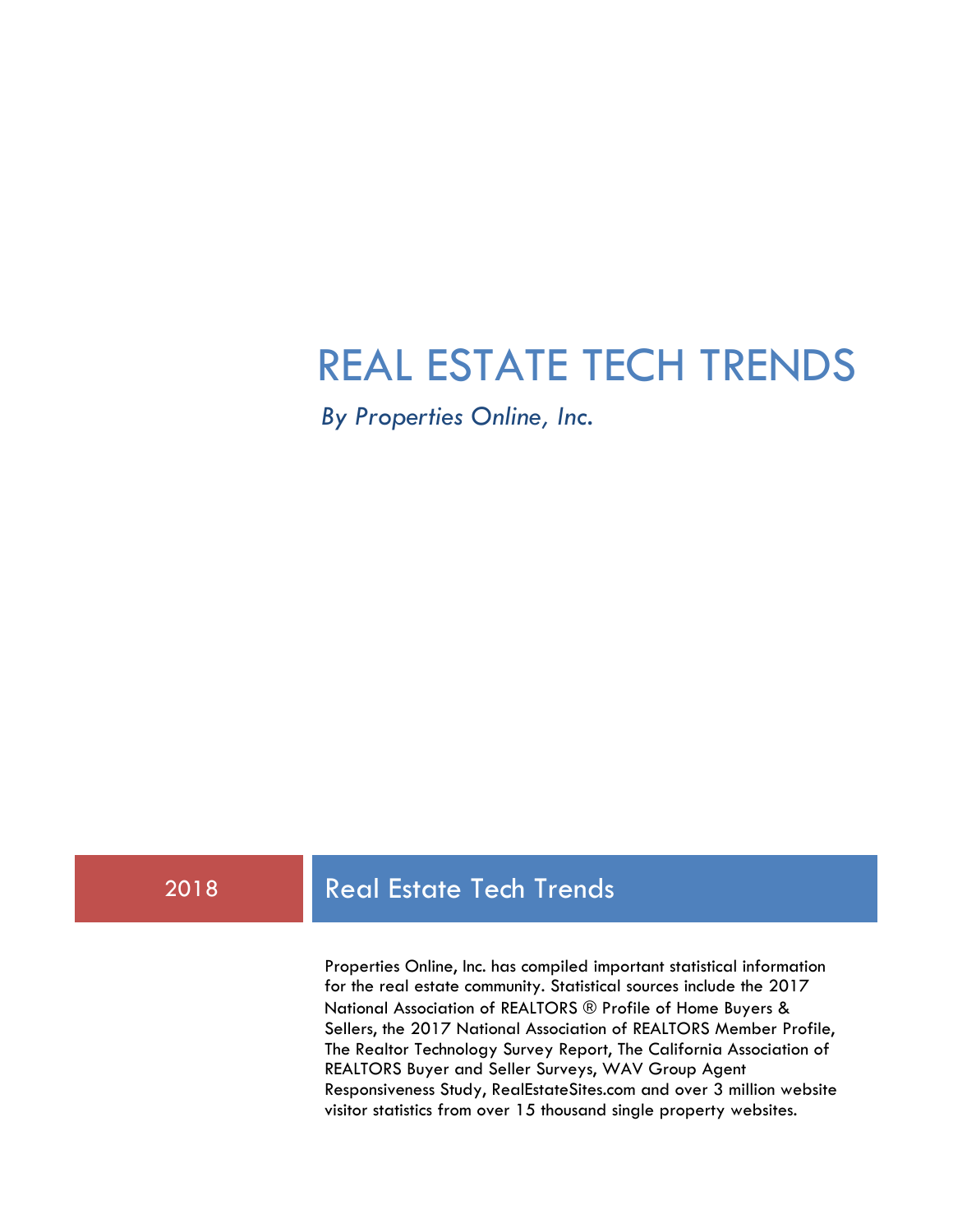# REAL ESTATE TECH TRENDS

**REAL ESTATE TECHNOLO GY INFORMATION AND TRENDS**

# **The Home Search Process**

Real Estate Agents continue to be a critical component in the home buyers search process. Home buyers are relying heavily on online sources and their agents to provide information, with decreasing use of some sources, such as newspapers and open houses. Home buyers typically spend 10 weeks searching for a home and preview an average of 12 properties before deciding on their purchase. The Internet has become an essential and indispensable tool in the home search process with nearly 95 percent of home buyers using it to search for homes, and 54 percent of buyers stating that the use of the Internet was the first step taken during the home buying process.

#### How Buyers Search for Property

Information Sources used in Home Search | **Now Vs. 10 Years Ago**

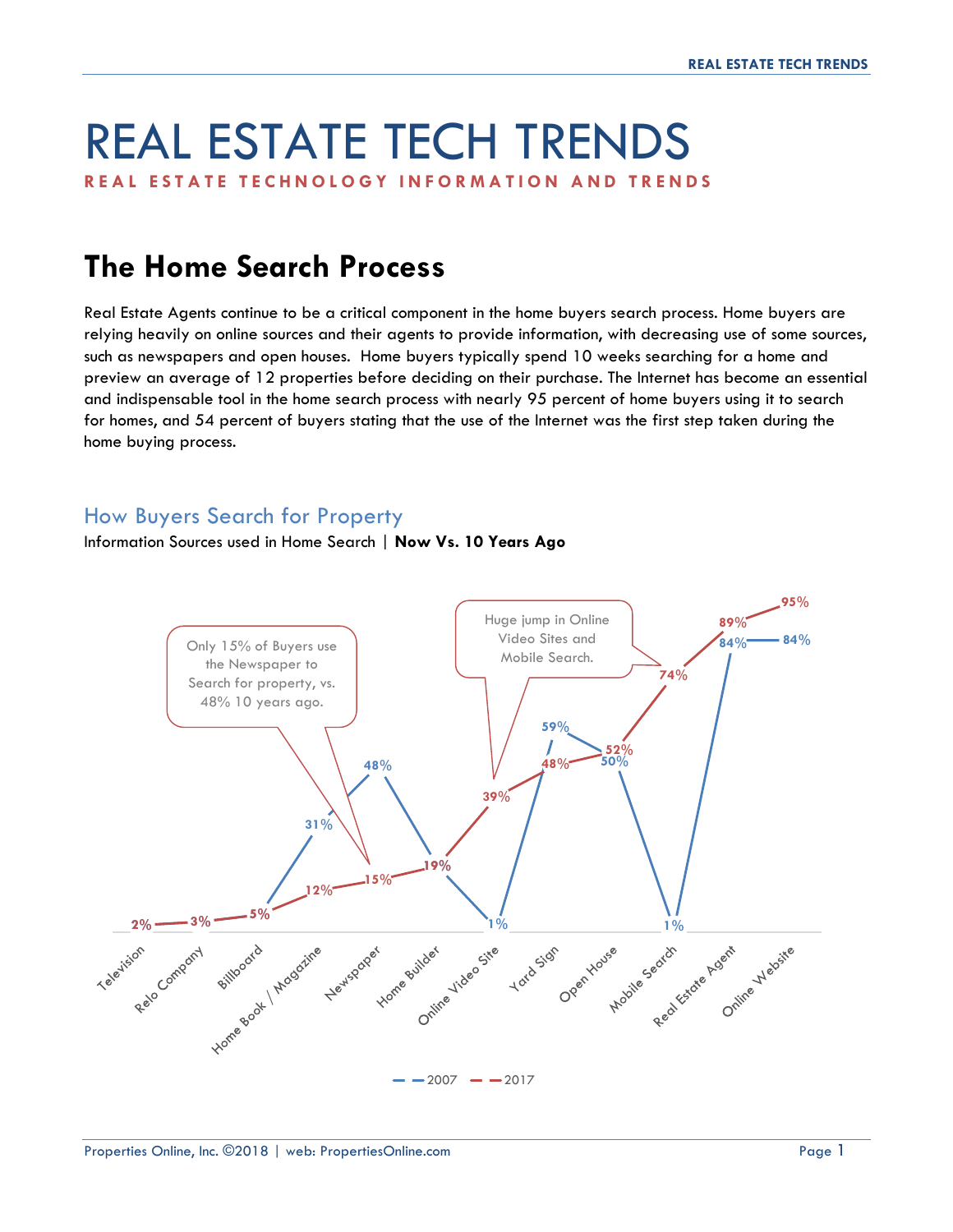

# **Buyers use of Internet in Home Search Process, 1995-2017**

### Usefulness of Information Sources

#### What buyers deem "Very Useful?"

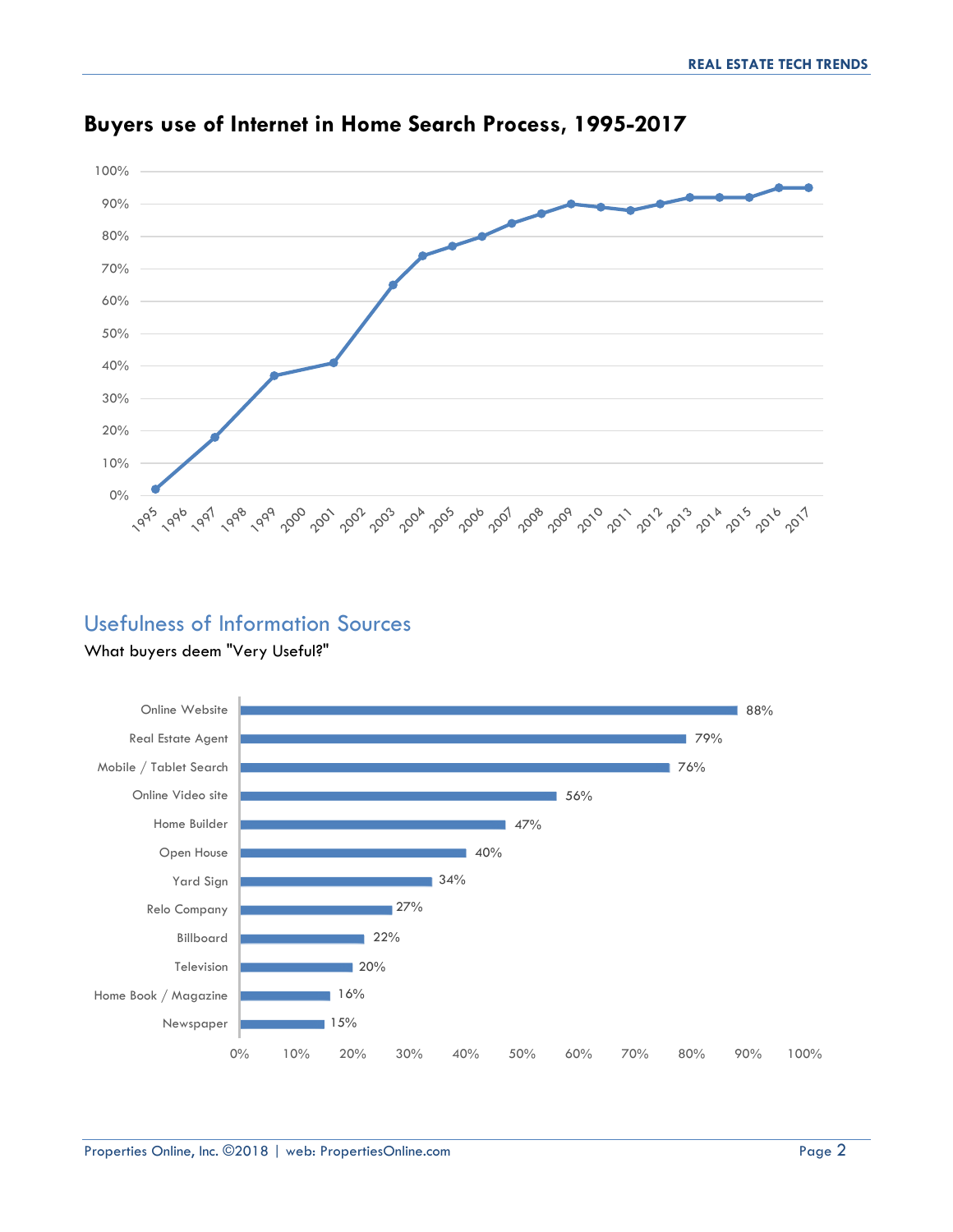#### Where Buyers Come From

Where Buyer Found the Home they Purchased



#### **Home Buyers & Real Estate Professionals**

The home buyers still rely on real estate agents and brokers to be partners as they navigate the home purchase process. The confidence and trust that buyers place in their agent translates into repeat business. Agents who satisfy buyers by providing the services that matter are likely to earn repeat business. Last year, 87% of buyers used a real estate agent, up steadily from 69% in 2001.

#### What Buyers Want

from their real estate professional

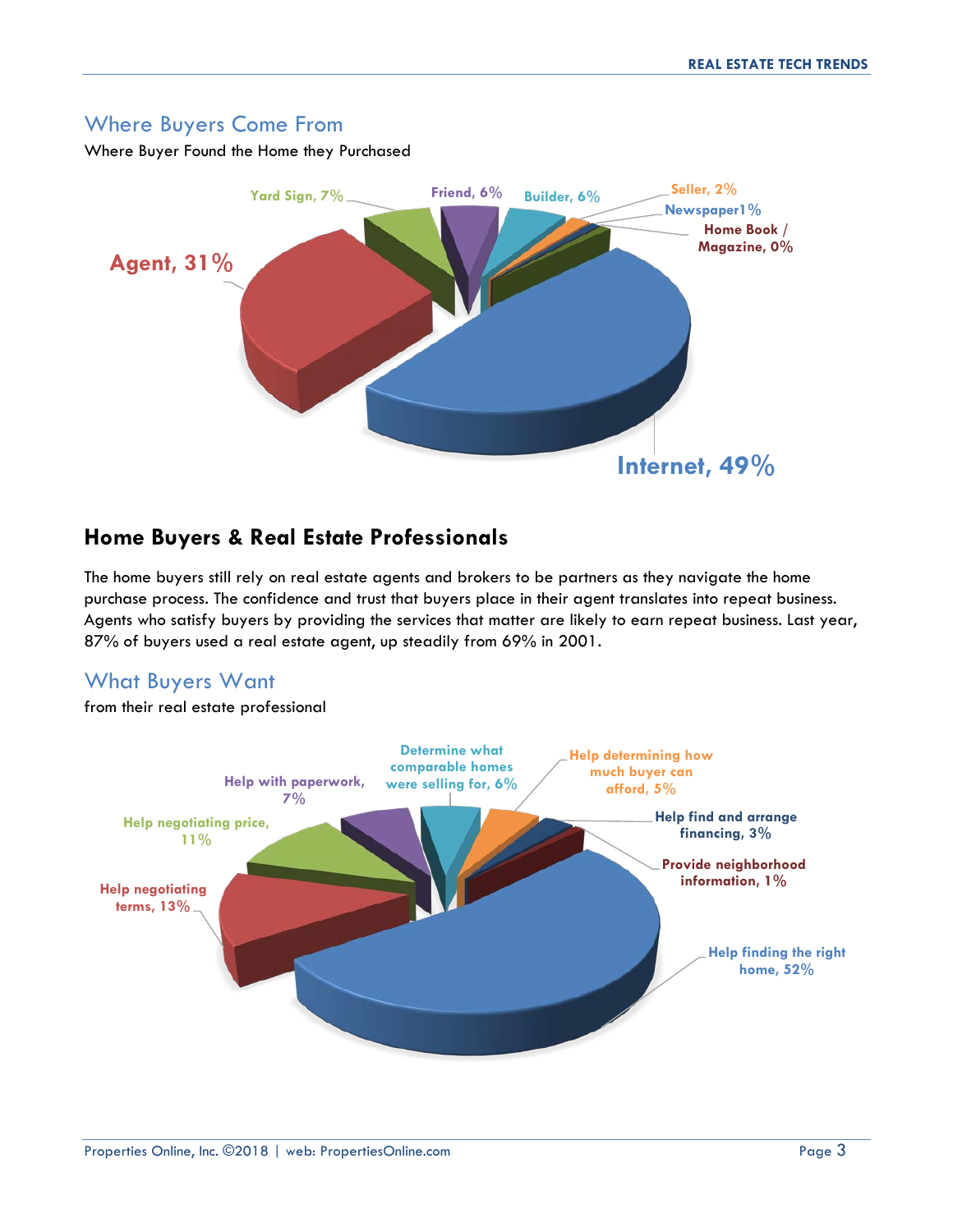#### Where Buyers Come From

Where buyers found their Real Estate Professional



#### Why Buyers Chose their Agent

Most Important Factors

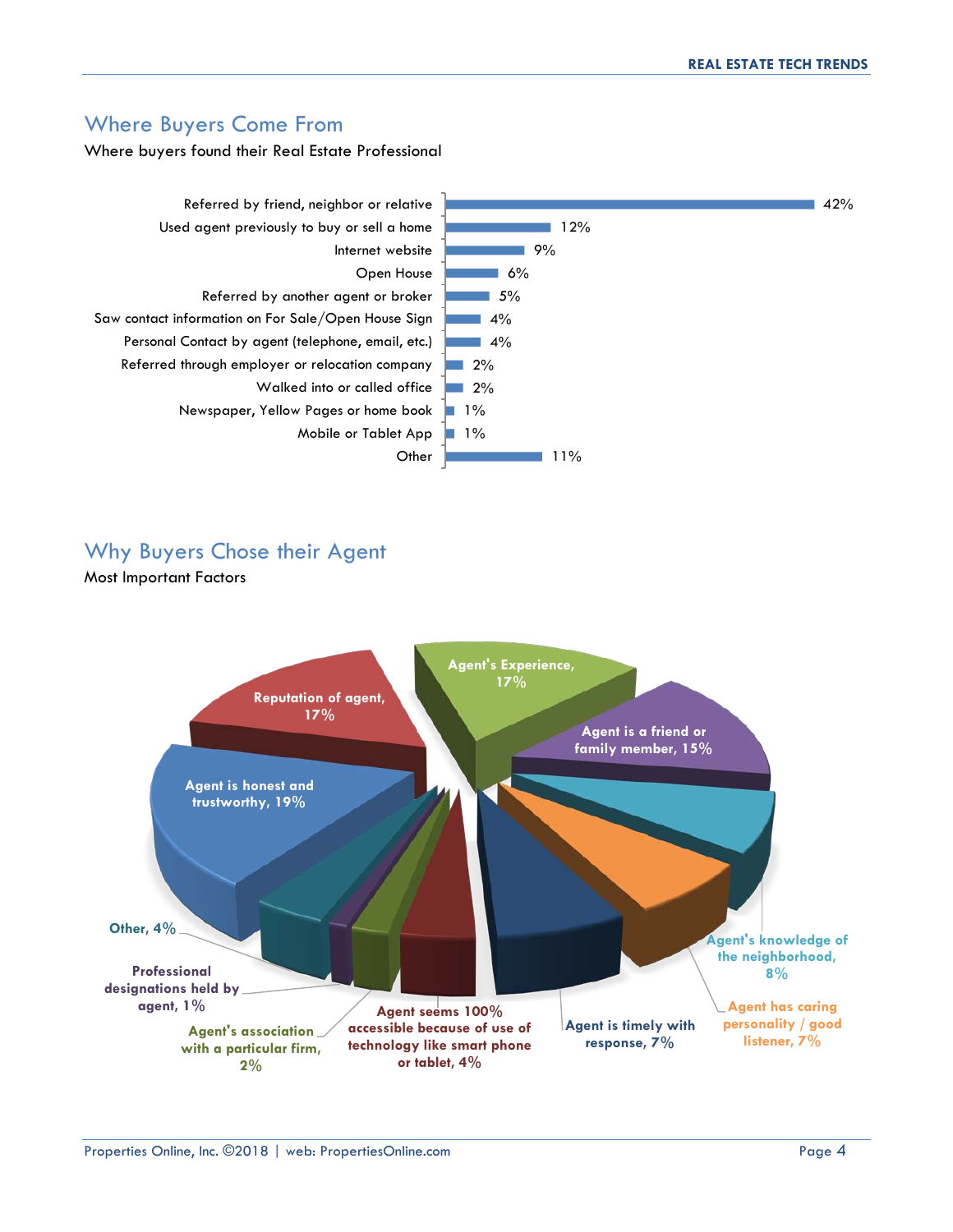

#### Importance of Real Estate Agent Skills and Qualities

#### Importance of Agents Response Time in the Buyers Selection Process



*48% of Buyer inquiries were never responded to.*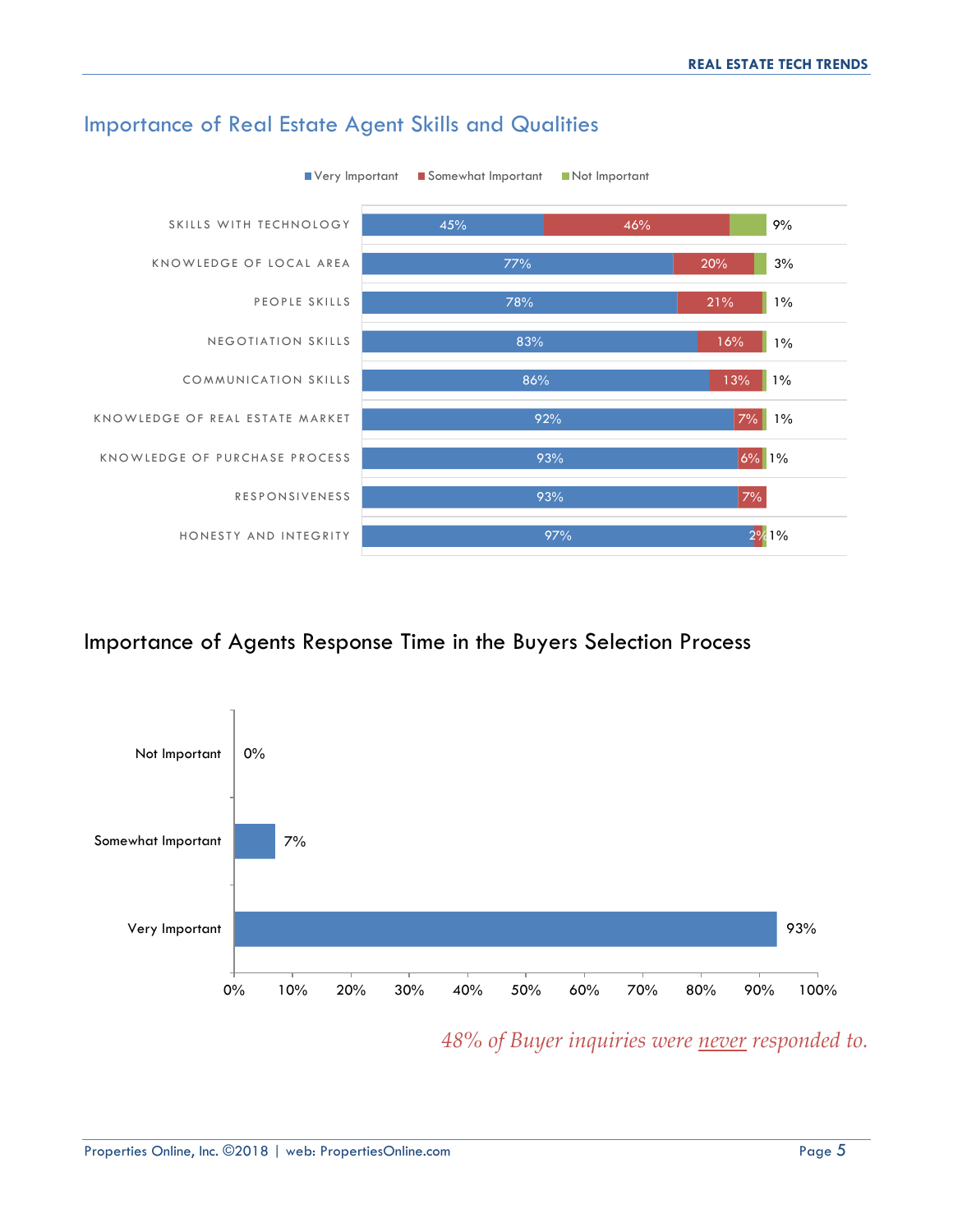#### Expected Response Time Vs. Actual Response Time

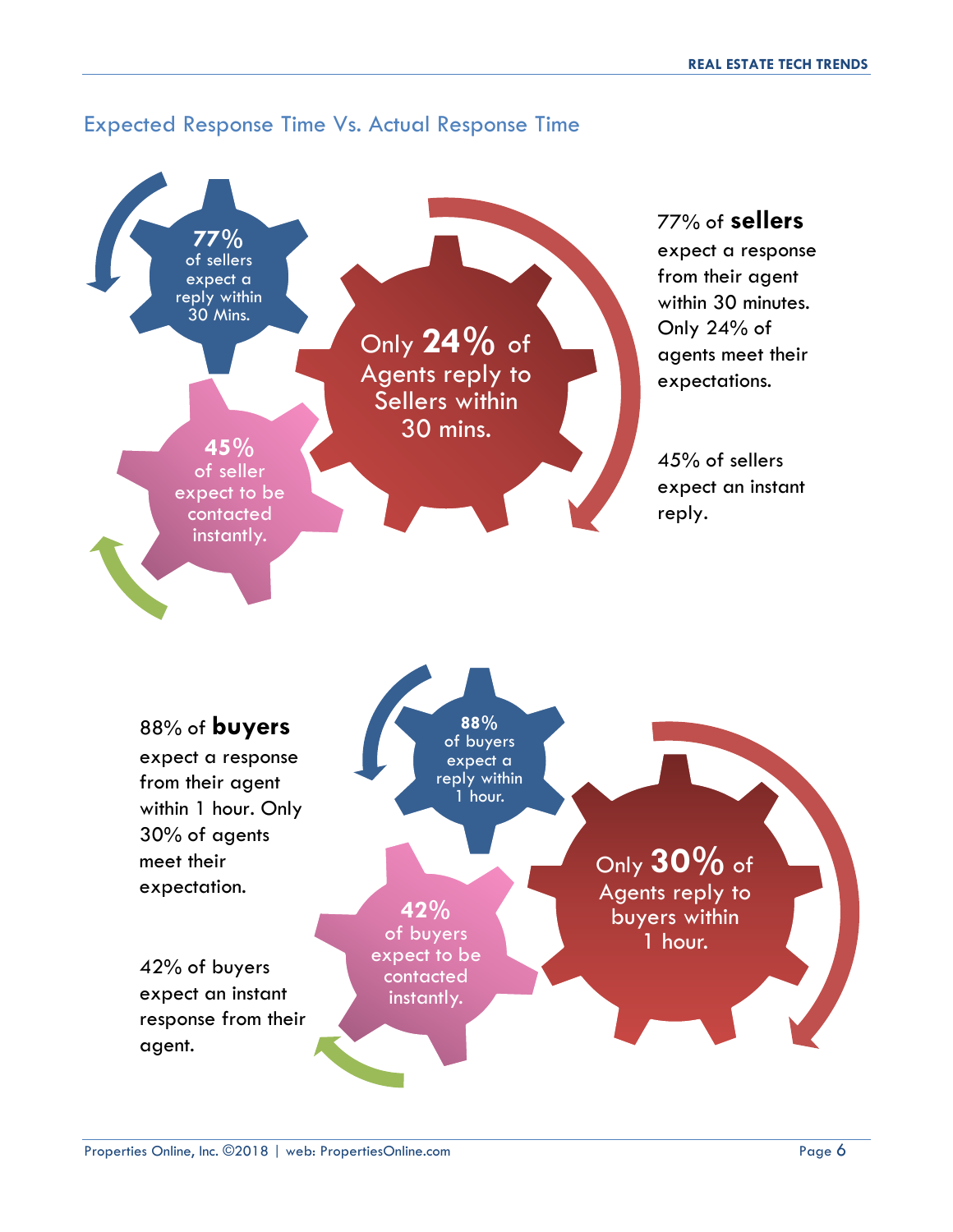#### Repeat Business

Would buyer use real estate agent again or recommend to others?



*Only 12% of buyers actually used an agent that they had used previously.*

#### How do Buyers want to be contacted?

Question: What was your preferred method of communicating with your agent?

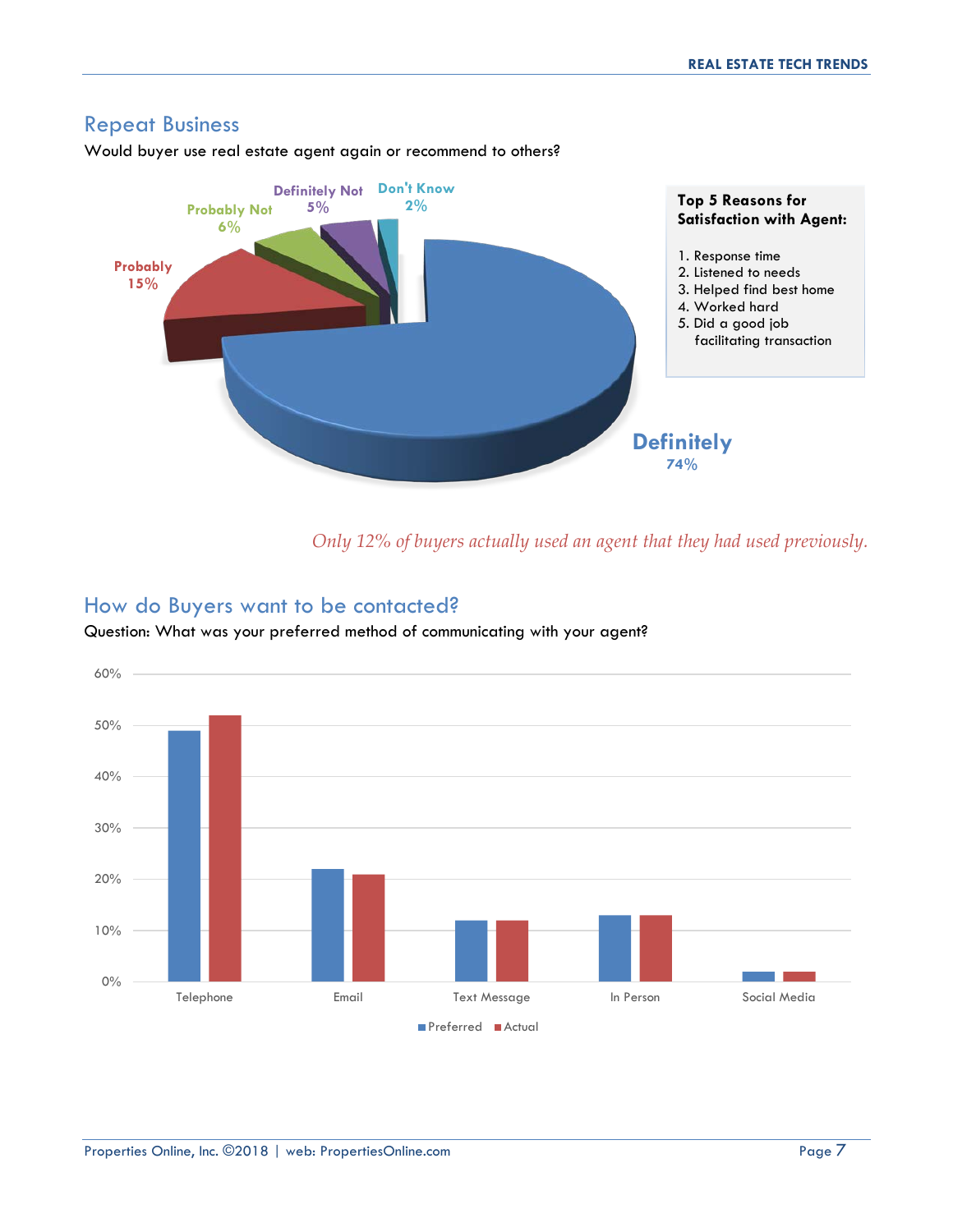# **Home Sellers & Real Estate Professionals**

89% of Sellers used an agent to sell their home last year, up from 79% in 2001. Referrals from friends and family continue to be among the most important factors when home sellers choose a real estate agent. In general, marketing in print media, such as real estate magazines and newspaper advertisements dropped significantly last year.

#### Where Sellers Come From



#### Method used to find Real Estate Agent

#### Repeat Business

Would seller use real estate agent again or recommend to others?

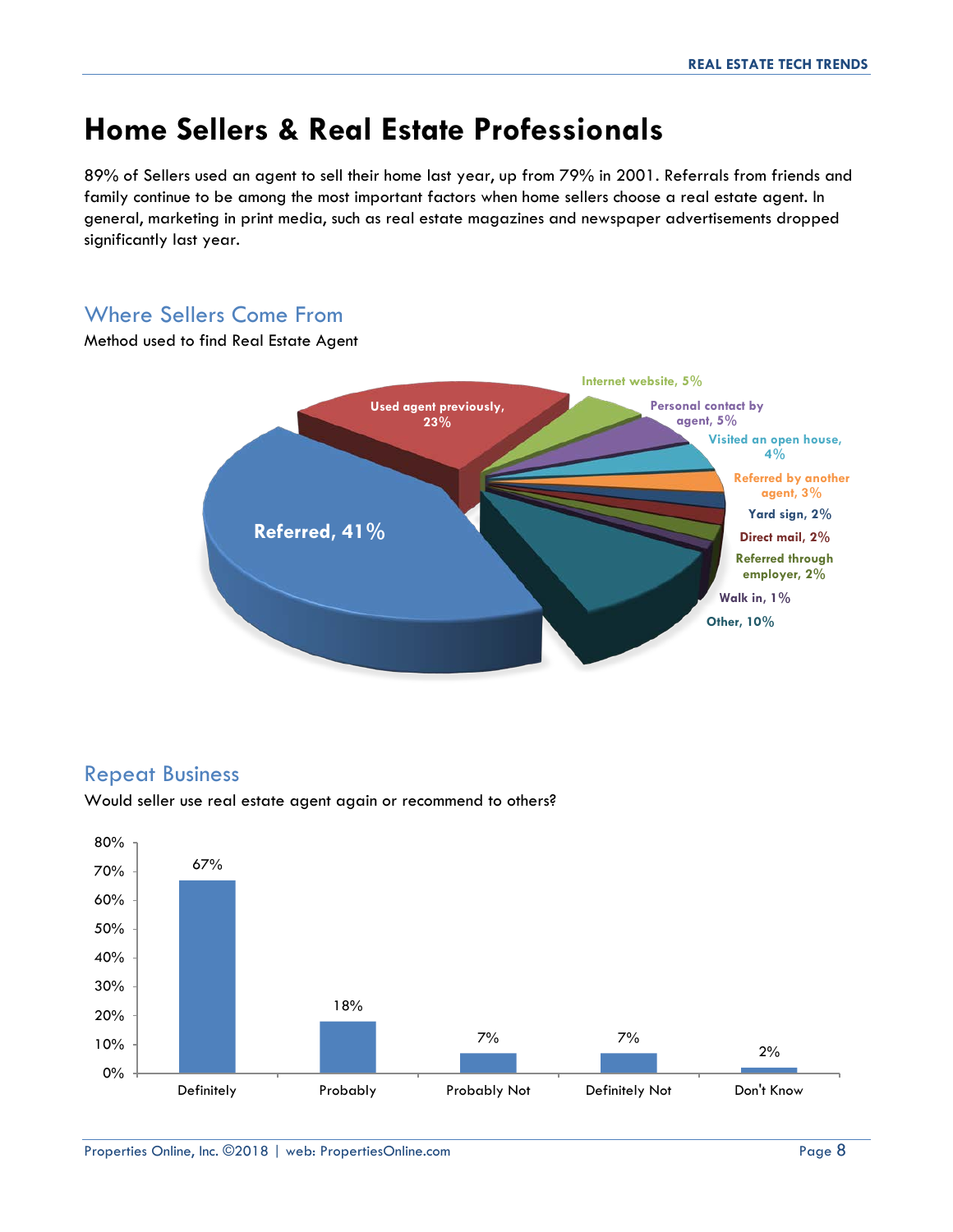#### Marketing Real Estate

#### Methods Real Estate Agent Used to Market Home

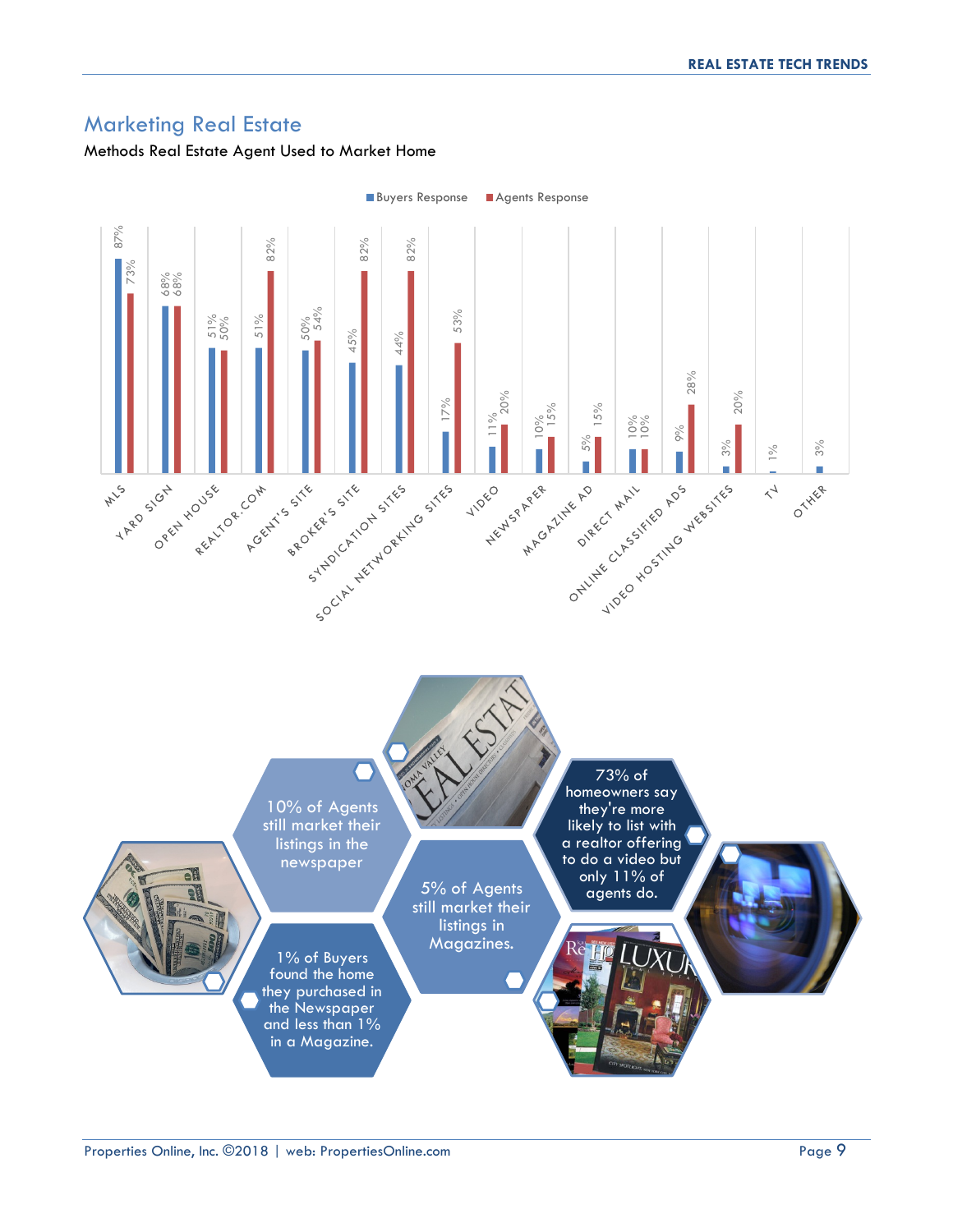# **Technology & The Real Estate Agent**

Value of Broker Supplied Technology

The demographic characteristics of Realtors have not changed significantly in recent years. The median or typical REALTOR is a 53 year old white female who attended college and is a homeowner. 63% of agents are female leaving 37% male.



*45% of agents and associate brokers would like their broker to expand the amount of technology provided. 62% of agents would like their MLS to expand the technology and services offered.*

# How Technology Gives an Advantage Over Other Real Estate Agents

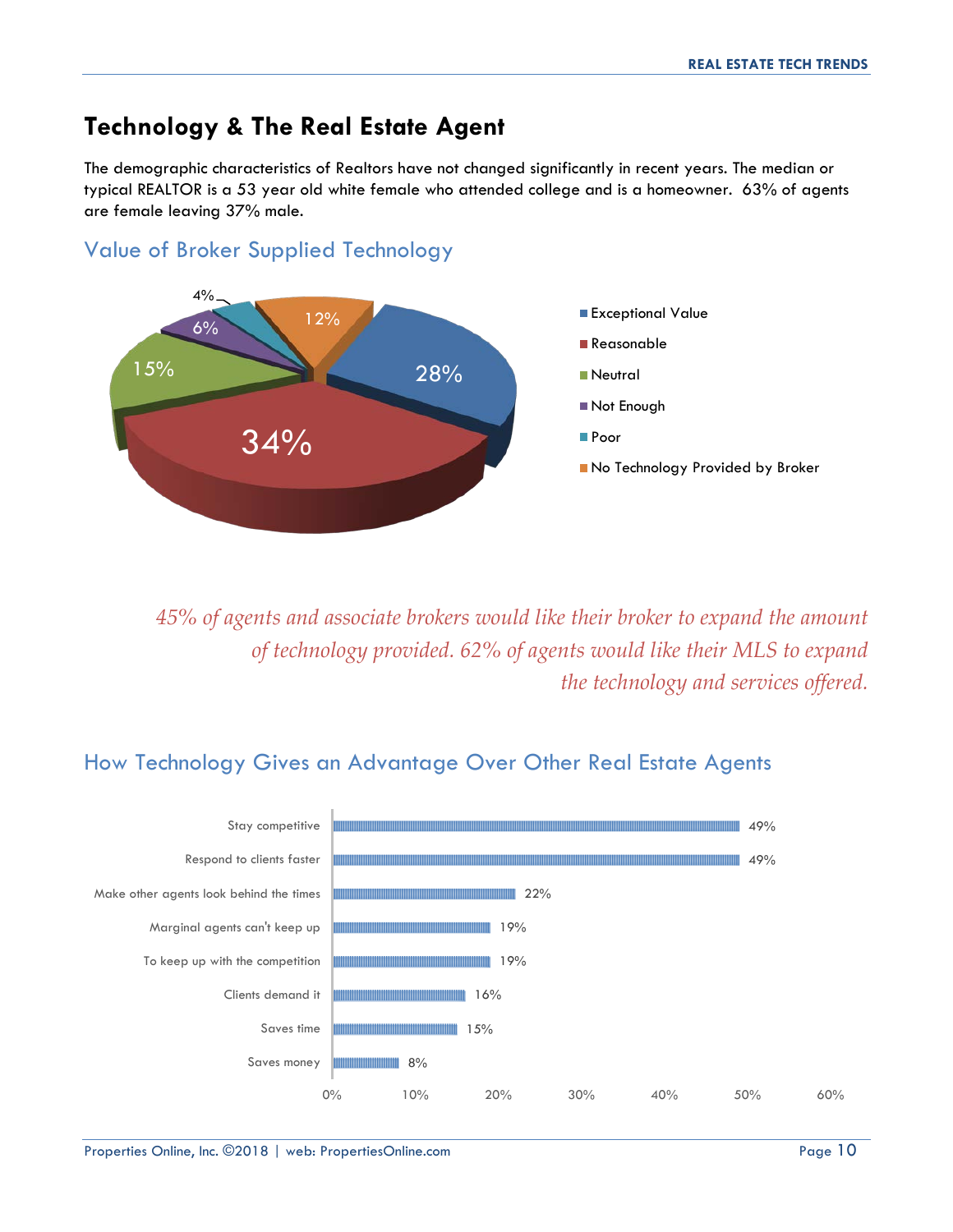

#### **Networking**

How important are each of the following in generating lead?

#### How Agents Communicate with Clients



*Only 18% of agents touch base with past clients on a monthly basis*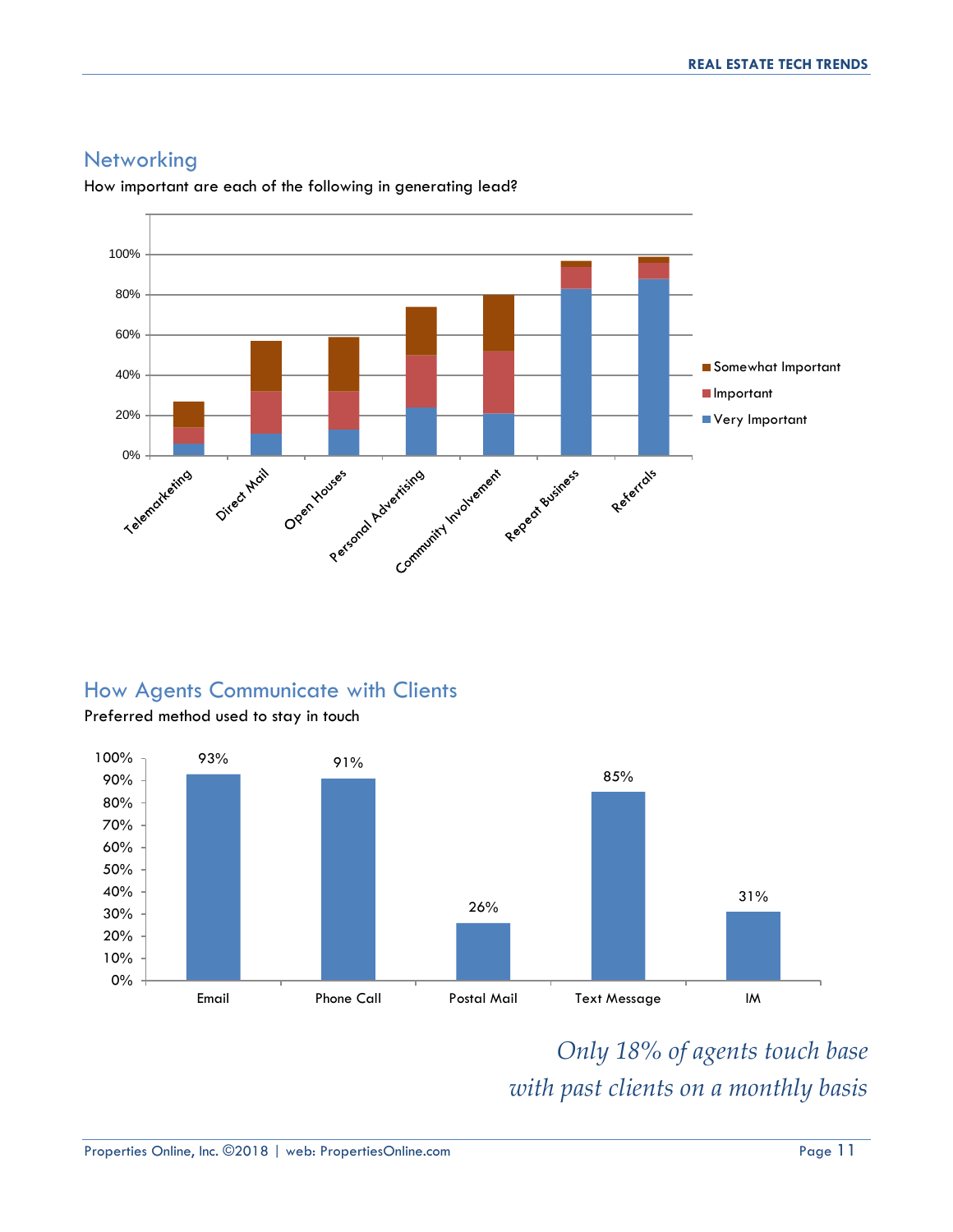#### Customer Inquiries Generated from Website

How many website inquiries do you get a year?



# *The median number of inquiries is 1 per year.*

#### Business Generated from Realtors Website

What percentage of business came from your website last year?



*Agents who spend \$1,000 or more to maintain their website generate on average 5x more leads than those who spend \$500 or less.*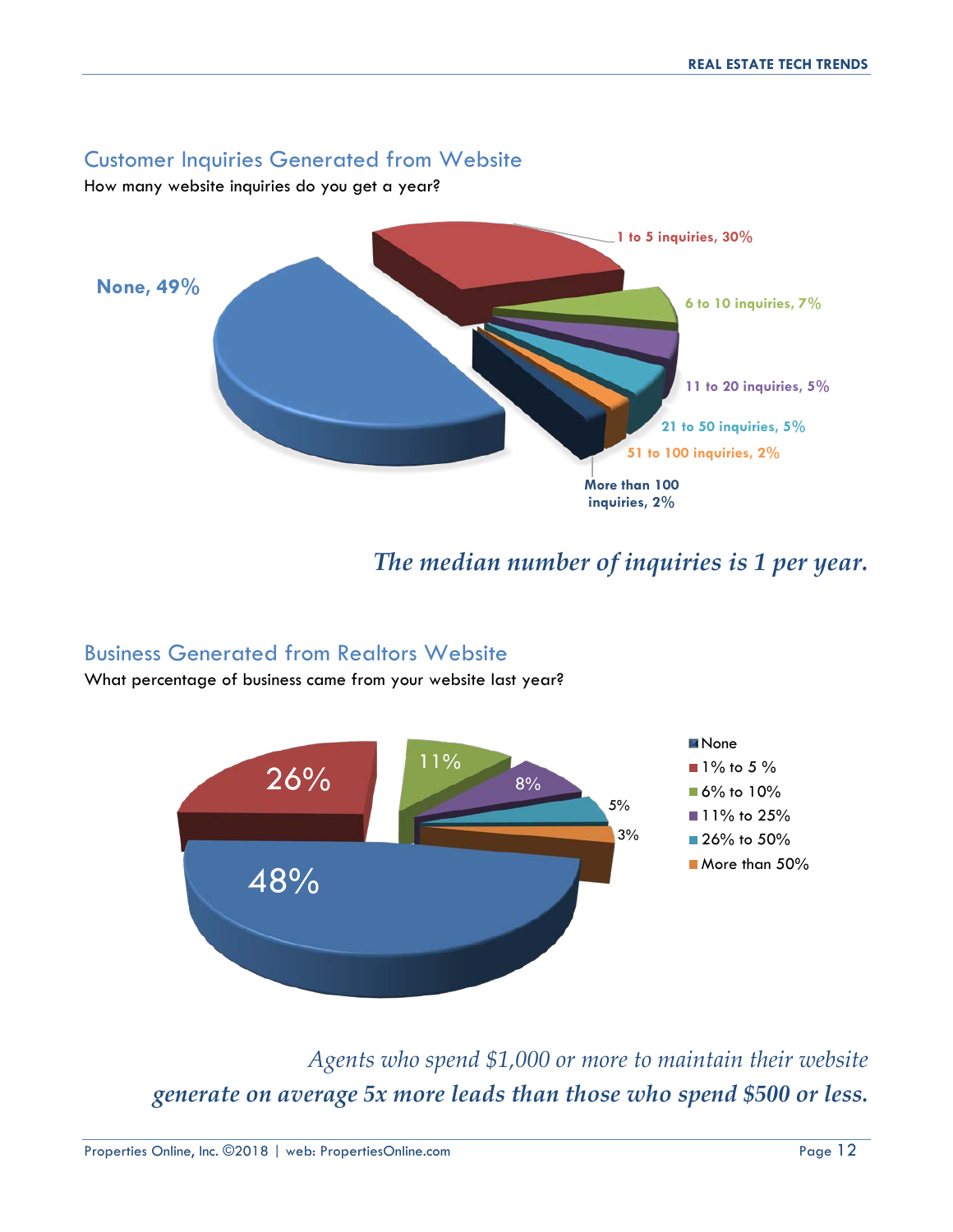# **Website Traffic Report**

In the 90s, the telephone was the primary source of contact between a client and real estate professional. Today, the Internet has replaced the telephone as the first point of contact. Web traffic on broker and agent websites confirms this.

# Where Traffic is Coming From?

Source: Listings Unlimited Property Websites | 2,362,515 visitors



#### Referring Websites

Break down of Top Referring Sources (excludes social networks)



Properties Online, Inc. ©2018 | web: PropertiesOnline.com Page 13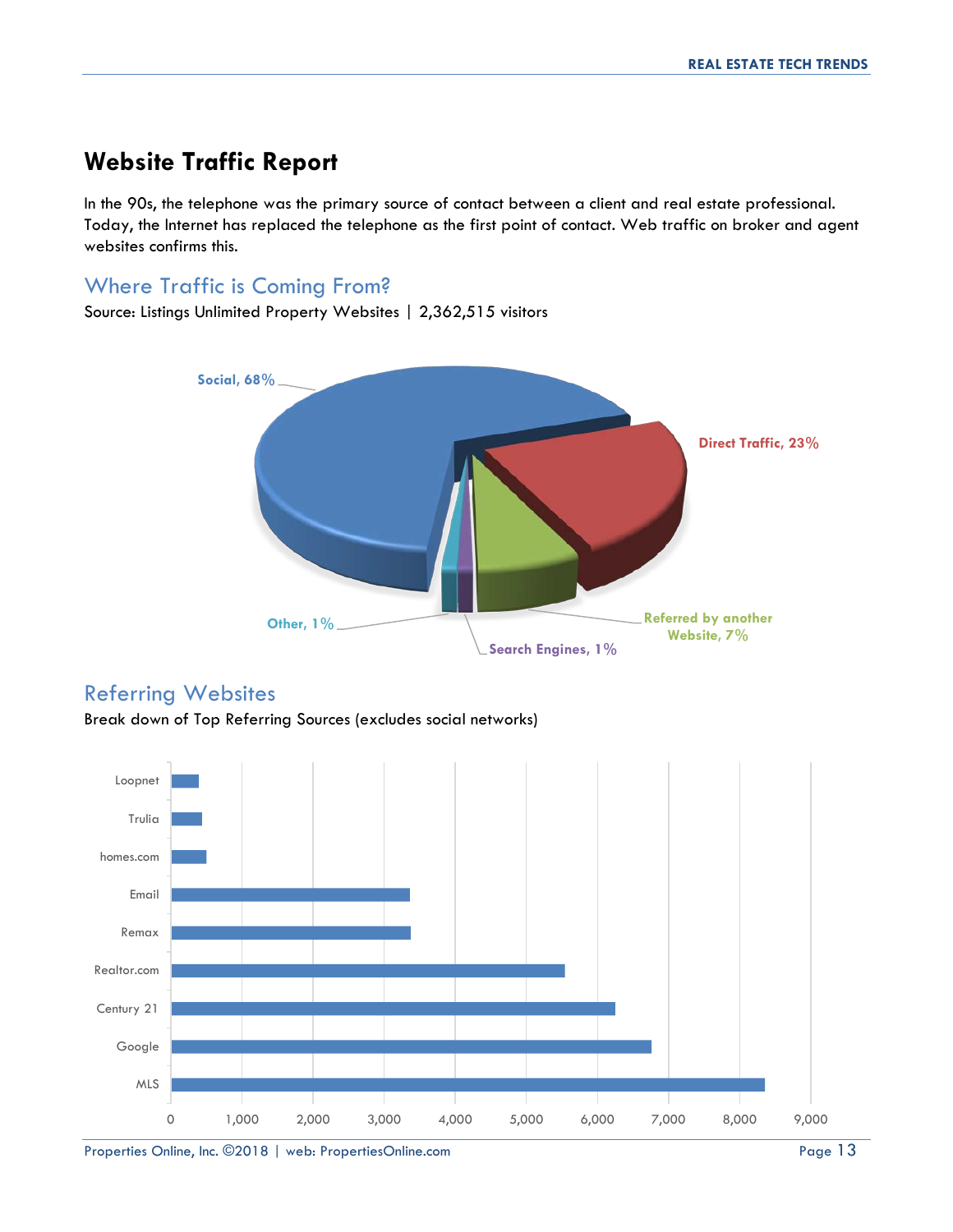#### Browsers Used

#### Top Browsers Used in Internet Search



# Traffic by Device Type



How did visitors access the Property Website …